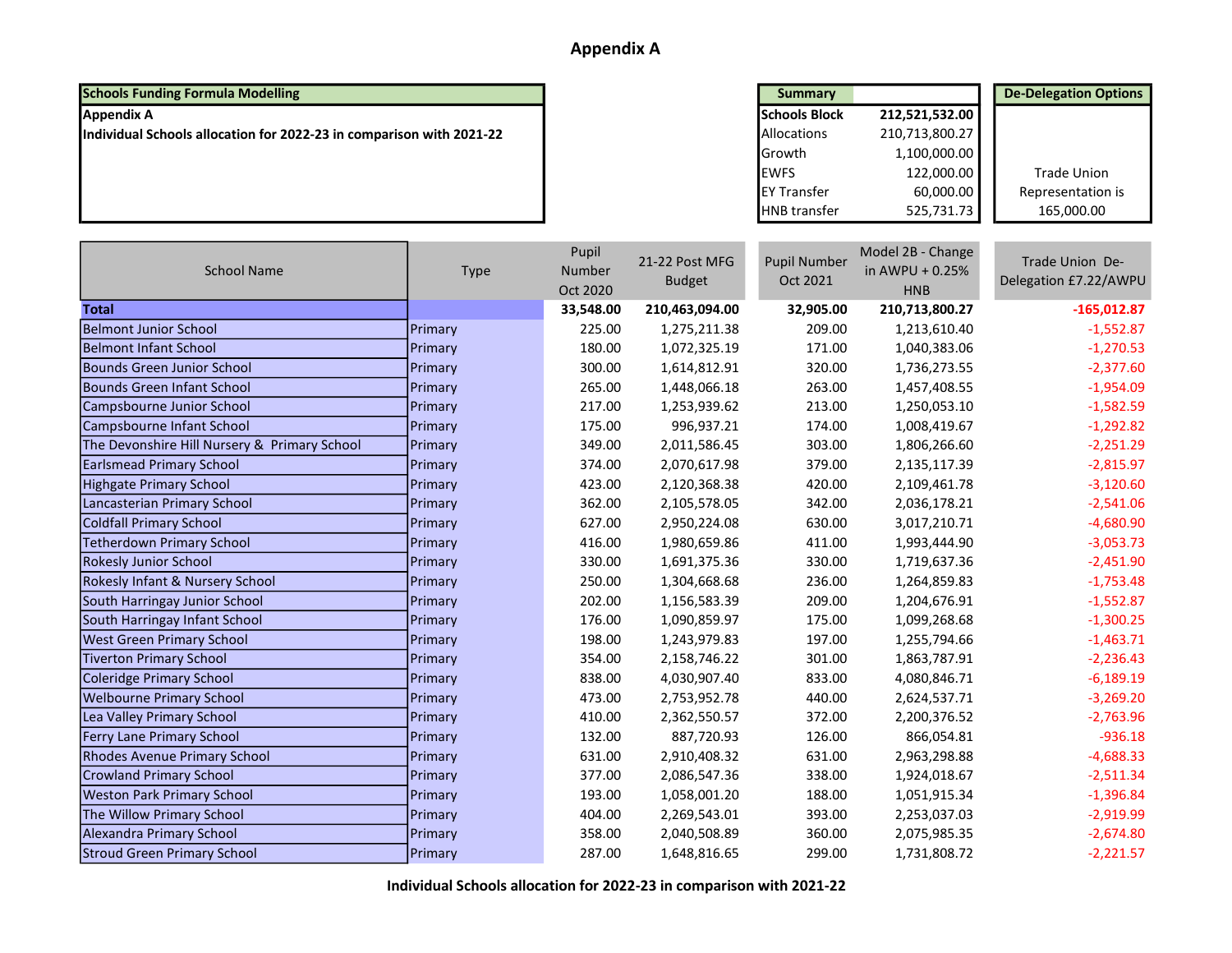# Appendix A

| <b>School Name</b>                               | Type                   | Pupil<br>Number<br>Oct 2020 | 21-22 Post MFG<br><b>Budget</b> | <b>Pupil Number</b><br>Oct 2021 | Model 2B - Change<br>in AWPU + 0.25%<br><b>HNB</b> | Trade Union De-<br>Delegation £7.22/AWPU |
|--------------------------------------------------|------------------------|-----------------------------|---------------------------------|---------------------------------|----------------------------------------------------|------------------------------------------|
| <b>Earlham Primary School</b>                    | Primary                | 297.00                      | 1,769,755.95                    | 258.00                          | 1,584,975.40                                       | $-1,916.94$                              |
| Lordship Lane Primary School                     | Primary                | 542.00                      | 2,986,830.04                    | 480.00                          | 2,718,701.46                                       | $-3,566.40$                              |
| <b>Bruce Grove Primary School</b>                | Primary                | 334.00                      | 1,935,176.54                    | 308.00                          | 1,832,032.38                                       | $-2,288.44$                              |
| <b>Risley Avenue Primary School</b>              | Primary                | 514.00                      | 2,872,681.34                    | 492.00                          | 2,809,253.35                                       | $-3,655.56$                              |
| Muswell Hill Primary School                      | Primary                | 419.00                      | 1,997,760.25                    | 418.00                          | 2,028,700.89                                       | $-3,105.74$                              |
| Seven Sisters Primary School                     | Primary                | 283.00                      | 1,838,623.61                    | 253.00                          | 1,687,748.00                                       | $-1,879.79$                              |
| St Aidan's Voluntary Controlled Primary School   | Primary                | 204.00                      | 1,095,219.72                    | 203.00                          | 1,108,505.02                                       | $-1,508.29$                              |
| The Mulberry Primary School                      | Primary                | 600.00                      | 3,412,954.16                    | 557.00                          | 3,229,283.76                                       | $-4,138.51$                              |
| St Michael's CofE Voluntary Aided Primary School | Primary                | 399.00                      | 1,893,401.94                    | 406.00                          | 1,958,709.80                                       | $-3,016.58$                              |
| St James Church of England Primary School        | Primary                | 246.00                      | 1,217,255.53                    | 218.00                          | 1,116,616.82                                       | $-1,619.74$                              |
| <b>St Mary's CofE Primary School</b>             | Primary                | 468.00                      | 2,522,769.31                    | 423.00                          | 2,339,072.33                                       | $-3,142.89$                              |
| Our Lady of Muswell Catholic Primary School      | Primary                | 379.00                      | 1,872,615.00                    | 378.00                          | 1,902,085.07                                       | $-2,808.54$                              |
| St Francis de Sales RC Junior School             | Primary                | 328.00                      | 1,823,339.09                    | 321.00                          | 1,820,415.51                                       | $-2,385.03$                              |
| <b>St Ignatius RC Primary School</b>             | Primary                | 336.00                      | 1,876,245.50                    | 304.00                          | 1,744,620.85                                       | $-2,258.72$                              |
| St Mary's Priory RC Junior School                | Primary                | 219.00                      | 1,237,840.17                    | 192.00                          | 1,124,912.42                                       | $-1,426.56$                              |
| <b>St Paul's RC Primary School</b>               | Primary                | 193.00                      | 1,128,941.17                    | 179.00                          | 1,072,978.78                                       | $-1,329.97$                              |
| St Mary's Priory RC Infant School                | Primary                | 131.00                      | 846,946.27                      | 123.00                          | 818,318.16                                         | $-913.89$                                |
| St Peter-in-Chains RC Infant School              | Primary                | 76.00                       | 518,360.70                      | 72.00                           | 506,626.44                                         | $-534.96$                                |
| St Francis de Sales RC Infant School             | Primary                | 248.00                      | 1,448,935.62                    | 196.00                          | 1,200,987.13                                       | $-1,456.28$                              |
| St Martin of Porres RC Primary School            | Primary                | 161.00                      | 901,878.75                      | 160.00                          | 911,879.58                                         | $-1,188.80$                              |
| St Gildas' Catholic Junior School                | Primary                | 176.00                      | 978,508.07                      | 147.00                          | 858,793.75                                         | $-1,092.21$                              |
| St John Vianney RC Primary School                | Primary                | 206.00                      | 1,197,166.06                    | 199.00                          | 1,177,433.47                                       | $-1,478.57$                              |
| <b>Chestnuts Primary School</b>                  | Primary                | 409.00                      | 2,192,334.13                    | 395.00                          | 2,152,999.45                                       | $-2,934.85$                              |
| North Harringay Primary School                   | Primary                | 413.00                      | 2,181,484.84                    | 390.00                          | 2,098,713.80                                       | $-2,897.70$                              |
| Hornsey School for Girls                         | Secondary              | 769.00                      | 5,684,806.95                    | 783.00                          | 5,869,323.48                                       | $-5,817.69$                              |
| Highgate Wood Secondary School                   | Secondary              | 1,265.00                    | 8,603,613.64                    | 1,296.00                        | 8,947,845.06                                       | $-9,629.28$                              |
| <b>Fortismere School</b>                         | Secondary              | 1,316.00                    | 8,307,461.45                    | 1,329.00                        | 8,516,214.84                                       | $-9,874.47$                              |
| <b>Gladesmore Community School</b>               | Secondary              | 1,282.00                    | 10,247,431.60                   | 1,315.00                        | 10,660,305.09                                      | $-9,770.45$                              |
| <b>Park View School</b>                          | Secondary              | 1,144.00                    | 8,718,195.99                    | 1,151.00                        | 8,901,025.06                                       | $-8,551.93$                              |
| Eden Primary                                     | <b>Primary Academy</b> | 195.00                      | 1,001,649.94                    | 192.00                          | 1,001,585.94                                       | 0.00                                     |
| <b>Brook House Primary School</b>                | <b>Primary Academy</b> | 399.00                      | 2,422,014.79                    | 385.00                          | 2,375,705.78                                       | 0.00                                     |
| Harris Primary Academy Coleraine Park            | <b>Primary Academy</b> | 410.00                      | 2,397,574.96                    | 414.00                          | 2,452,841.85                                       | 0.00                                     |
| Harris Primary Academy Philip Lane               | Primary Academy        | 398.00                      | 2,184,517.12                    | 398.00                          | 2,215,085.42                                       | 0.00                                     |
| Noel Park Primary School                         | <b>Primary Academy</b> | 537.00                      | 2,942,210.02                    | 526.00                          | 2,926,853.36                                       | 0.00                                     |
| <b>Trinity Primary Academy</b>                   | <b>Primary Academy</b> | 435.00                      | 2,437,880.53                    | 437.00                          | 2,482,874.91                                       | 0.00                                     |
| Holy Trinity CofE Primary School                 | <b>Primary Academy</b> | 164.00                      | 1,000,820.40                    | 157.00                          | 981,265.72                                         | 0.00                                     |
| St Paul's and All Hallows CofE Infant School     | <b>Primary Academy</b> | 91.00                       | 647,192.75                      | 85.00                           | 624,644.08                                         | 0.00                                     |

Individual Schools allocation for 2022-23 in comparison with 2021-22